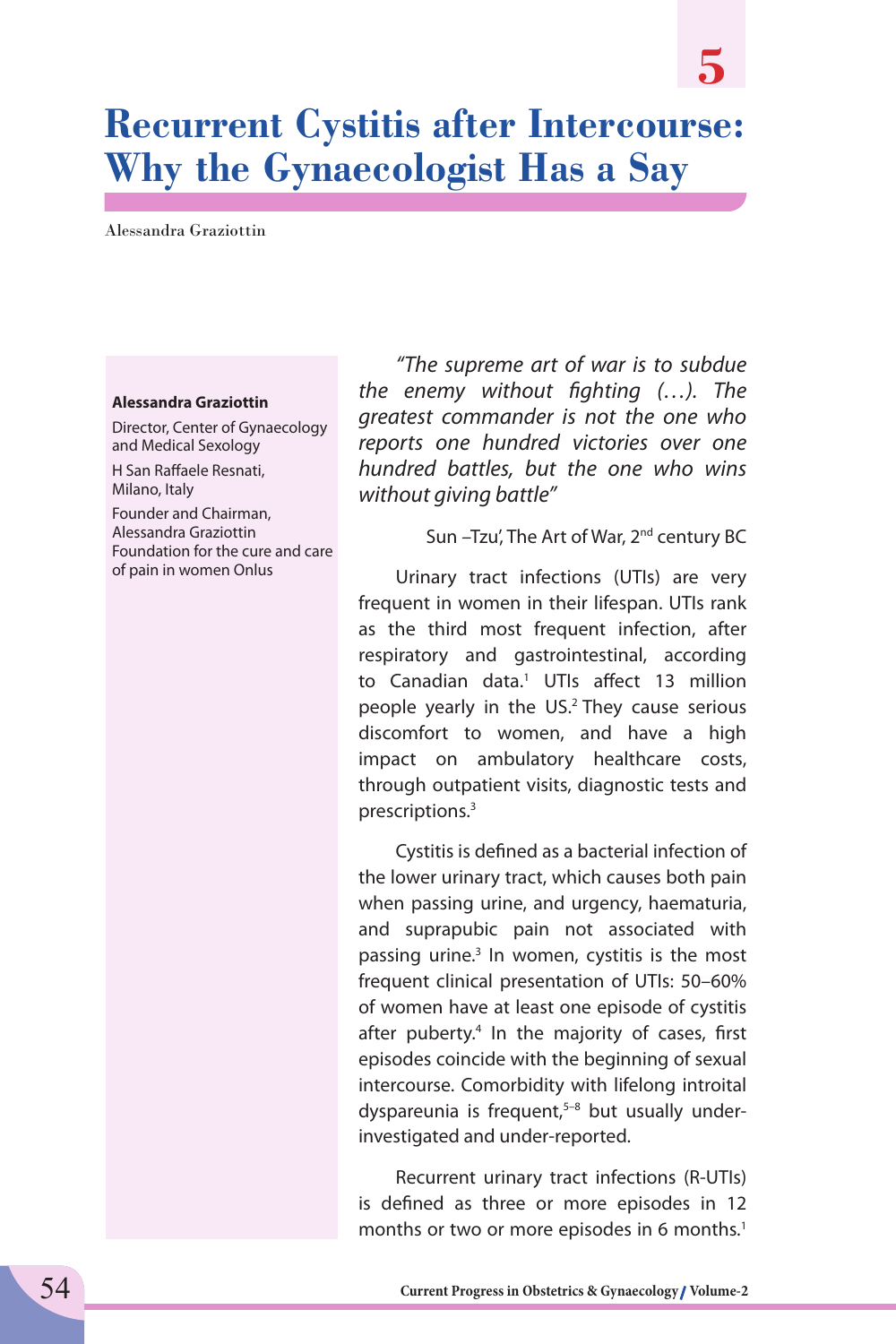Uncomplicated R-UTIs associated with uropathogenic *Escherichia coli* (UPEC) are common among healthy, reproductive-aged women. Age and menopause may contribute to R-UTIs because of the urogenital involution due to the loss of oestrogens and the worsening of constipation with age. Cystitis after intercourse (post-coital cystitis [PCC]) accounts for 60% of recurrent cystitis. This form peaks in nulliparous women (or women who had caesarean section) during the fertile age. One study found that 27% of college women with their first UTI develop a second infection within 6 months of the first episode, and 27% had a second recurrence during this period.<sup>9</sup> Key characteristics of cystitis are summarised in Box 1 and 2. Intercourse has been shown to precipitate R-UTIs also in the 40% of postmenopausal women ( $OR=3.42$ ).<sup>10</sup> A gender vulnerability is clear: in the adulthood, recurrent cystitis are reported in 1 woman out of 3, and 1 man out of 20.11

### **Box 1.** Definition of cystitis

- "Cystitis" indicates the presence of infections and/or inflammation of the bladder and urethra, accompanied by urinary symptoms.
- $\blacksquare$  The infection is proven when the presence of bacteriuria (conventionally, more than 100,000 forming colony germs) is demonstrated through the urine exam and urine culture.
- Inflammation of the bladder may be present also without a significant urine infection (bacteriuria). It may be triggered by mechanical trauma (intercourse, if vaginal dryness and/or a hyperactive pelvic floor are present); physical factors (cold); radiotherapy; chemotherapy; and be associated or not to bacteriuria.

### **Box 2.** Symptoms and signs of cystitis

*Symptoms* of cystitis include the following:

- **urgency**
- **net increased frequency of micturition (more than seven times during the** daytime)
- sovrapubic pain and sense of weight
- **Demonman and interpolativist in the state of the burning pain at microse** subjects
- signs of cystitis include the following: torbid urines, sometimes with an unpleasant smell; sometimes with blood ("haematuria" or "hemorrhagic cystitis")

Pathophysiology of R-UTIs is complex. 8,11-24 Multiple factors may play a role in determining the recurrence of cystitis.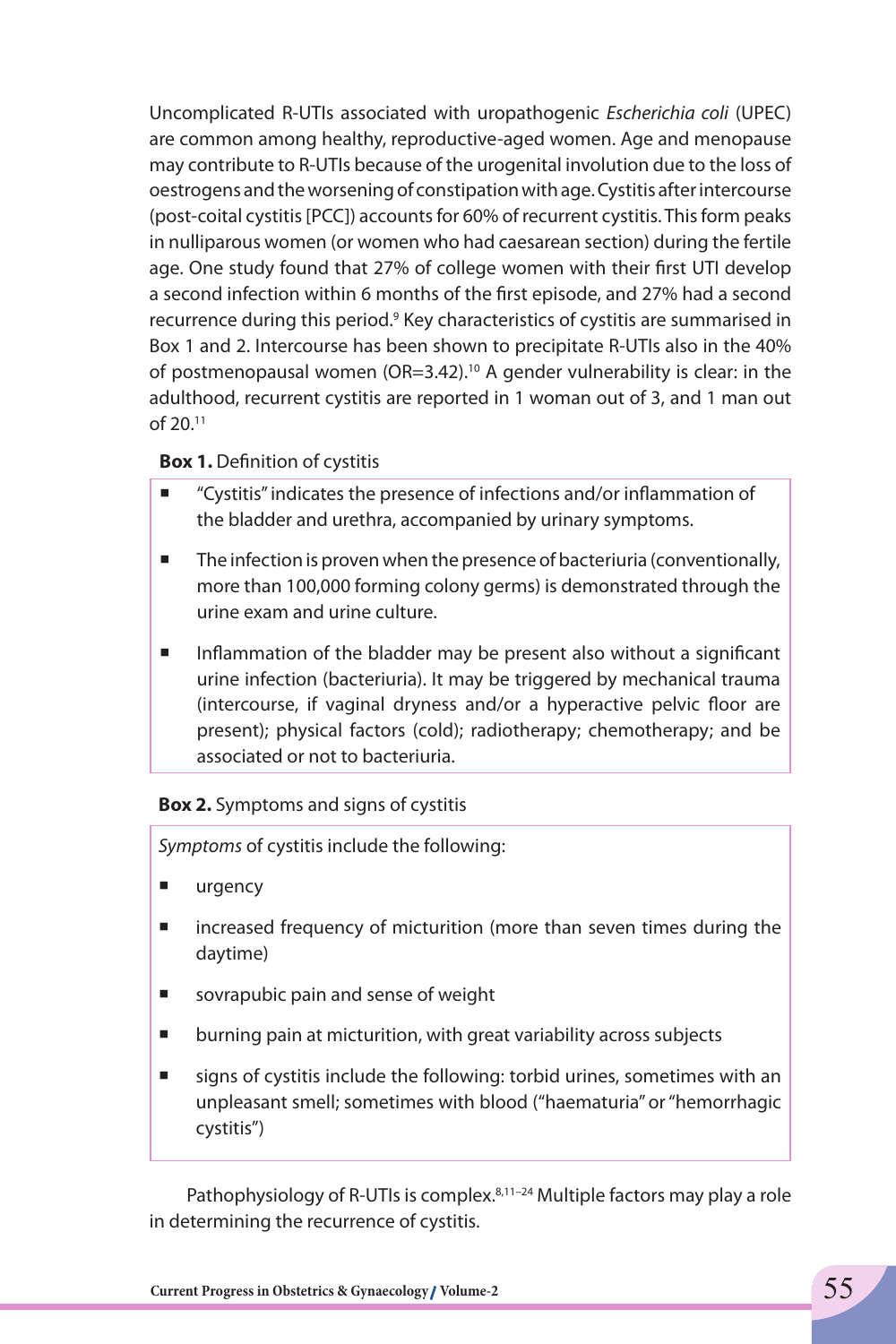Most physicians treat R-UTIs with multiple courses of antibiotics, increasing doses and prolonged time of treatment, $3,25$  therefore focusing only on the aggressor(s) germs. Although generally self-limiting, treatment of UTIs with antibiotics leads to a more rapid resolution of symptoms and is more likely to clear bacteriuria, but also selects for resistant uropathogens<sup>26</sup> and commensal bacteria, and adversely affects the gut and vaginal microbiota, with different and relevant comorbidities.<sup>7,27-30</sup> Moreover, the high prevalence of R-UTIs and the worsening of the frequency pattern of PCC clearly indicate that this bladdercentred and bacteria-oriented approach, although evidence-based medicine  $(EBM)$  supported,<sup>3,25</sup> in the long term is ineffective for many women, potentially harmful and needs to be revised. Alternative strategies for managing R-UTIs deserve to be explored, $31$  with special attention to the two key protagonists of this "biological war": the host (the woman and her biological ground where the infection takes place) and the aggressor (the germs).11,12,19,20,24

Objectives of this chapter are as follows:

- 1. to report *women's wording*, to help the gynaecologist to capture the essence of the bladder complaint and relevant comorbidities
- 2. to analyse the *host/woman's vulnerabilities* through the accurate detection of *predisposing, precipitating and maintaining factors* contributing to R-UTIs and specifically to PCC
- 3. to identify the key characteristics of the *aggressor*(s) germs
- 4. to indicate why and when the *gynaecologist* may effectively contribute to prevent and treat R-UTIs in women
- 5. to briefly design a *multimodal therapeutic strategy*, based on current evidence and clinical experience of the author; the latter is focused on addressing predisposing, precipitating and maintaining factors, as substantiated in her lifelong clinical practice in treatment of R-UTIs/PCC

## **Recurrent Cystitis: Women's Wording**

Listening carefully to *women's wording* helps the gynaecologist to recognise factors he/she can competently address to reduce women's vulnerability to R-UTIs.

"I had my first cystitis the night I had my first intercourse." The so-called "honeymoon cystitis" was well known to family physicians, when the young bride had to ask for help to be relieved from acute bladder pain at the beginning of her sexual life. Cystitis could be mechanically triggered by intercourse in an unexperienced woman, tense, afraid of the intercourse, with poor lubrication/ vaginal dryness and/or a defensively contracted pelvic floor<sup>5,7,32-34</sup> and/or after repeated intercourses.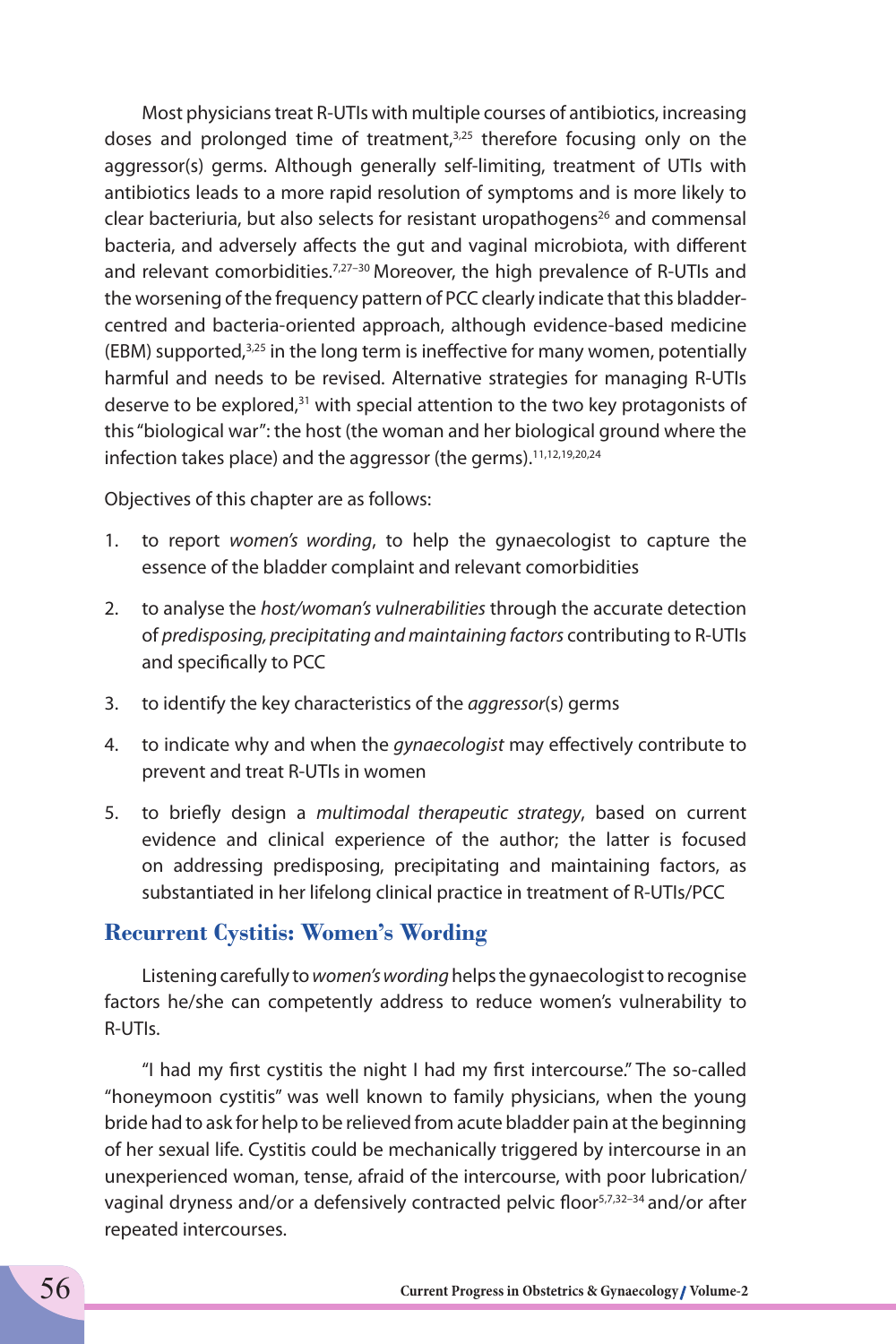"Symptoms of cystitis gets worse the week before periods." This is reported by 10–15% of women with isolated cystitis, up to 25–28% of those who complain of comorbidity with introital dyspareunia and/or provoked vestibulodynia (PVD) (former vulvar vestibulitis)/vulvodynia.**5,7,35** The premenstrual "flares" may be triggered by the fluctuations of oestrogens increasing the degranulation of mast cells and consequent release of inflammatory molecules in the bladder wall.<sup>28,36</sup>

 "My first cystitis was so painful! I lost a lot of blood…" Gross haematuria indicates a significant damage of the internal glucosaminoglican (GAGs) bladder coating, separating and protecting the urothelium from the urine. This may predispose to the invasion of the urothelium by *E. coli*, forming colonies of germs, the so-called "intracellular bacterial communities" (IBCs).<sup>17,19,21,22,24,37,38</sup>

"I have the cystitis, I take the antibiotics and I get a Candida vaginitis. I use antimycotis and after another intercourse I have a cystitis again. And now the intercourse is painful, and my vagina burns afterwards. It's a nightmare." The patient describes the negative effects of antibiotics on ecosystems (intestinal, vaginal) and the emerging of a very aggressive Candida infection in the vagina and, sometimes, in the bladder.<sup>39,40</sup> The recurrent Candida may contribute to PVD and dyspareunia, which is comorbid with cystitis in up to 60% of patients.<sup>7,8</sup>

"I have all the symptoms of a cystitis. I do the exams and the culture is negative. But if I take an antibiotic I feel a bit better. How is it possible?" Symptoms are caused by IBCs, mostly of UPEC.<sup>17,19,21,22,37,38</sup> The culture may be negative if the germs who get out from the cell are in small quantity (<100,000 units forming colonies, conventionally insufficient to give a positive culture), or if they are "cell wall deficient" (CWD), after a pleiomorphic mutation, and therefore not sensible to antibiotics. Antibiotics can nevertheless improve the symptoms when they attack the subgroup of *E. Coli* with the capsule, expulsed by the urothelial cells.

 "I've been diagnosed with insulin-dependent diabetes since I was 12. Now, at 28, I have recurrent cystitis. I feel it gets worse when the glycaemia is higher. Is there a relationship between my diabetes and my cystitis?" Diabetes can double or triple the probability or recurrent cystitis, according to the quality of the glycaemic control, the duration of the diabetes, its being insulin-dependent and having comobidities such as retinopathy or obesity.<sup>13,14,18,41-43</sup>

"When I'm stressed I'm more vulnerable to get a cystitis again and bladder pain gets worse. Is it "psychogenic", as my doctors says? I'm not inventing my pain!" Stress may predispose to cystitis and worsen pain perception with different modalities: it activates the corticotrophin-releasing pathway and it facilitates the cytokine release from the mast cells, increasing the local inflammation<sup>44</sup>; stress-associated anxiety reduces central pain threshold with increased perception of pain; it causes pelvic floor muscles hyperactivity, narrowing of the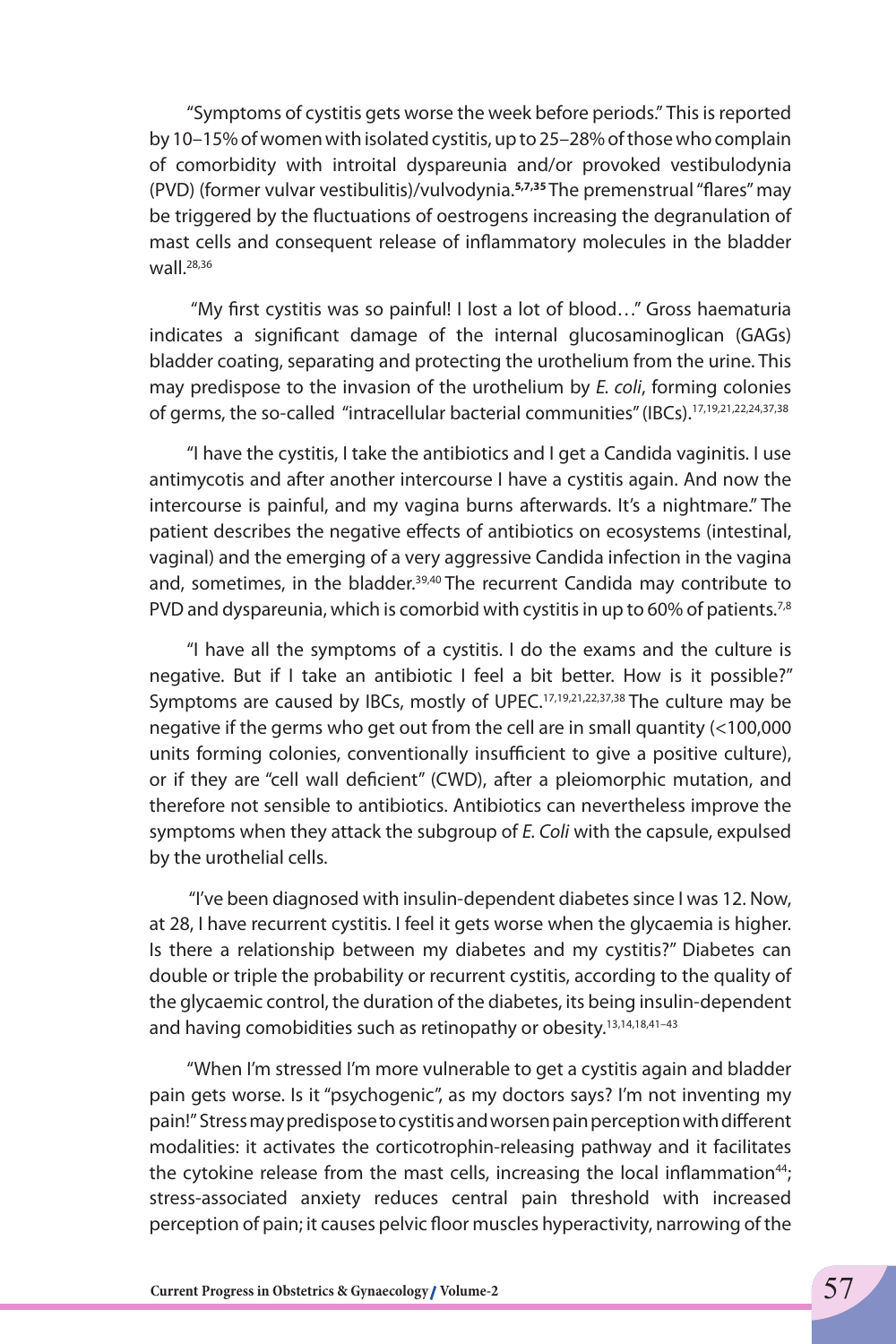vaginal entrance, inhibited lubrication, with introital dyspareunia and increased vulnerability to the mechanical trauma of intercourse.<sup>7</sup>

"I had cystitis since my adolescence. After the menopause it went worse. Could estrogens help?" Vaginal oestrogens (oestradiol, oestriol, conjugated estrogens, promestriene, osphemifene) can reduce the bladder vulnerability to the mechanical trauma of the intercourse.<sup>2,23,45-48</sup>

## **Host/Woman's Vulnerabilities**

Listening carefully to *women's wording* increases the ability to recognise critical *factors predisposing, precipitating and maintaining recurrences of* R-UTIs, and specifically to PCC (Table 1).

| maintain factors and pertinent intervention       | Table1. Recurrent post-coital cystitis: Predisposing, precipitating<br>and                                                        |
|---------------------------------------------------|-----------------------------------------------------------------------------------------------------------------------------------|
| <b>Predisposing factors</b>                       | <b>Intervention</b>                                                                                                               |
| Metabolic, diabetes first                         | Optimise the glycaemic control                                                                                                    |
| Bladder                                           | Exclude/treat IBCs*                                                                                                               |
| Urethral                                          | Protect from mechanical trauma of<br>intercourse                                                                                  |
| <b>Bacterial</b>                                  | Use antibiotics only in acute UTIs*- cystitis                                                                                     |
| Intestinal (IBS*, constipation)                   | Normalise bowel habits                                                                                                            |
| Pelvic floor                                      | Relax the pelvic floor if hyperactivity<br>is present (with BFB* or hands-on<br>physiotherapy)                                    |
| Hormonal                                          | Normalise vaginal estrogens (and vaginal<br>pH)                                                                                   |
| <b>Precipitating factors</b>                      | <b>Intervention</b>                                                                                                               |
| Intercourse (comorbidity with<br>dyspareunia)     | Avoid intercourse until vulvodynia is cured,<br>the levator ani' tonus is normalised, the<br>vaginal pH and lubrication optimised |
| Environmental (cold)                              | Protect the abdomen/pelvis from sudden<br>changes of temperature                                                                  |
| <b>Maintaining factors</b>                        | <b>Intervention</b>                                                                                                               |
| Diagnostic omissions                              | Make a comprehensive evaluation                                                                                                   |
| Inadequate treatment strategy                     | Address the usually unaddressed                                                                                                   |
| Poor adherence to lifestyle and<br>treatment plan | Share the treatment strategy with the<br>patient to encourage her adherence to<br>treatment                                       |

\*BFB, electromyographic biofeed-back; BCs, intracellular bacterial communities; IBS, irritable bowel syndrome; UTIs, urinary tract infections.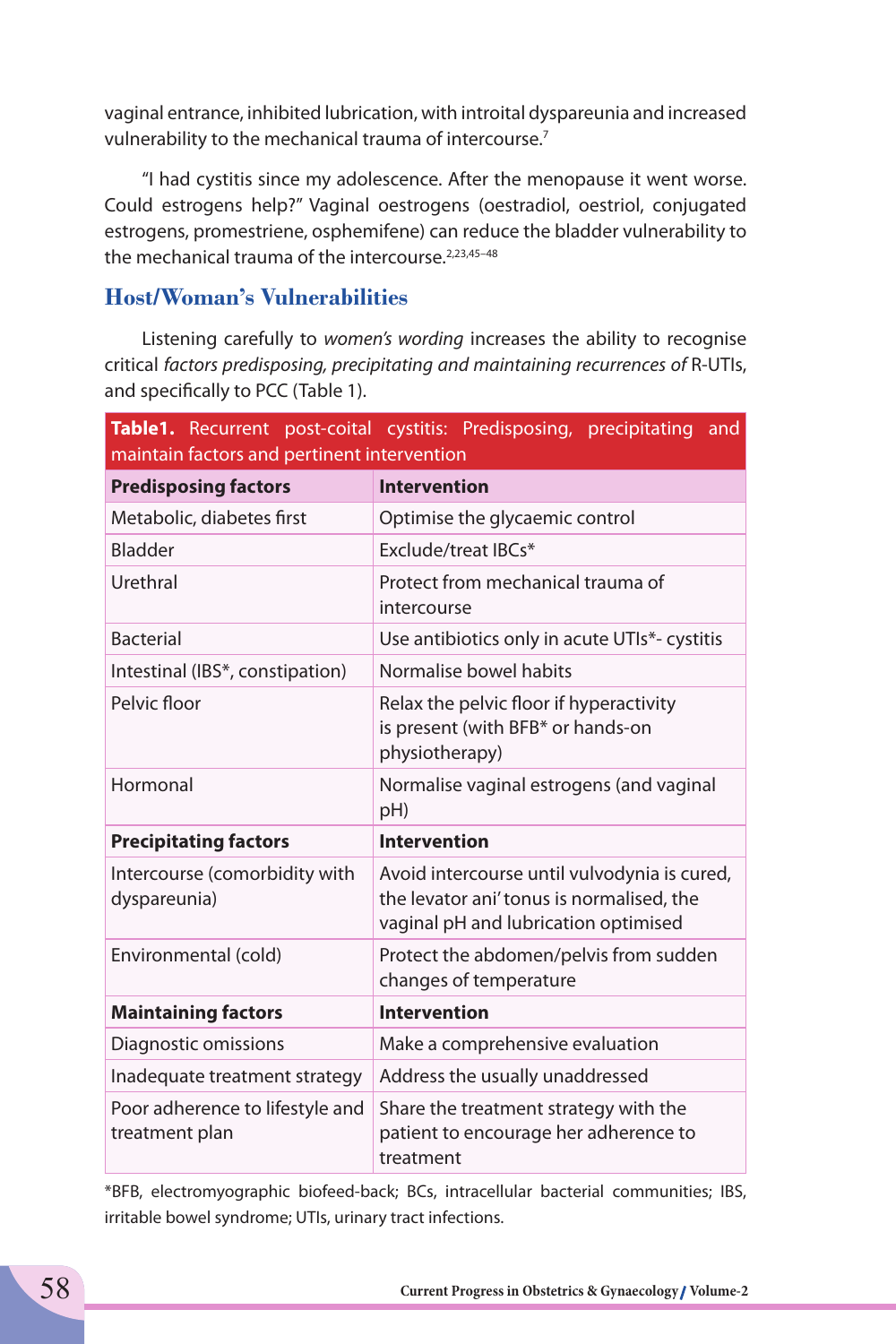#### **Predisposing Factors**

- *The metabolic factor. Insulin-treated diabetes* is a powerful predisposing factor for R-UTIs (with OR range of 2.0–3.4, across different studies).13,14,18,41 Relapses and reinfections were reported in 7.1% and 15.9% of women with diabetes versus 2.0% and 4.1% of women without diabetes. There was an independent higher risk of R-UTIs in women with diabetes compared with women without diabetes (OR 2.0; 95% CI 1.4–2.9). Women taking oral blood glucose–lowering medication (OR 2.1; 95% CI 1.2–3.5) or insulin (OR 3.0; 95% CI 1.7–5.1) or who had had diabetes for ≥5 years (OR 2.9; 95% CI 1.9–4.4) or who had retinopathy (OR 4.1; 95% CI 1.9–9.1) were at risk of recurrent UTIs.<sup>41</sup> More recent researches confirm that obesity and diabetes increase the risk of R-UTIs<sup>42</sup> and that women with R-UTIs have a cluster of risk factors, diabetes first.<sup>43</sup>
- *The bladder factor*. The urothelium is coated by glycosaminoglycans (GAG's) and proteoglycans. This functional a-cellular layer, referred to as "bladder coating," is the first line of defence at the bladder's luminal surface.<sup>23</sup> It ensures the impermeability of the bladder surface to urine's ions and bacteria; neutralises toxic compounds; inhibits the passage of small molecules; inhibits the adhesion of UPEC and the formation of microcristals. A defective bladder coating may lead to the passage of urine's constituents and bacteria across the urothelial barriers, till to reach the interstitial space. Mast-cells activation and its consequent pro-inflammatory cascade of events may follow to bladder's barriers violation. A mast-cell mediated neurogenic inflammation, both peripheral and central, can give rise to neurogenic pain, as it happens in the bladder pain/painful bladder syndrome, and in the interstitial cystitis. The GAG layer is dynamically altered during the course of UTI. Animal data show that hormone therapy positively regulates GAG layer thickness over time, as well as the composition of the GAGs. In addition, the GAG sulfation status can be influenced by oestrogen levels in response to UPEC infection.<sup>23</sup>
- *The urethral factor*. The urethral mucosal, submucosal and muscular layers should ensure a good "sealing effect" of the urethral lumen, thus preventing ascending infections during intercourse. This protective mechanism is partially oestrogen- and partially androgen-dependent, and may become defective after the menopause.
- *The sexual factor*. Low desire, inadequate central and peripheral arousal with vaginal dryness reduce both the vaginal lubrication and the congestion of the vessels and cavernosal body around the lower third of the urethra (equivalent to part of the male corpus spongiosum), thus depriving the urethra of a vasocongestive "air-bag" against the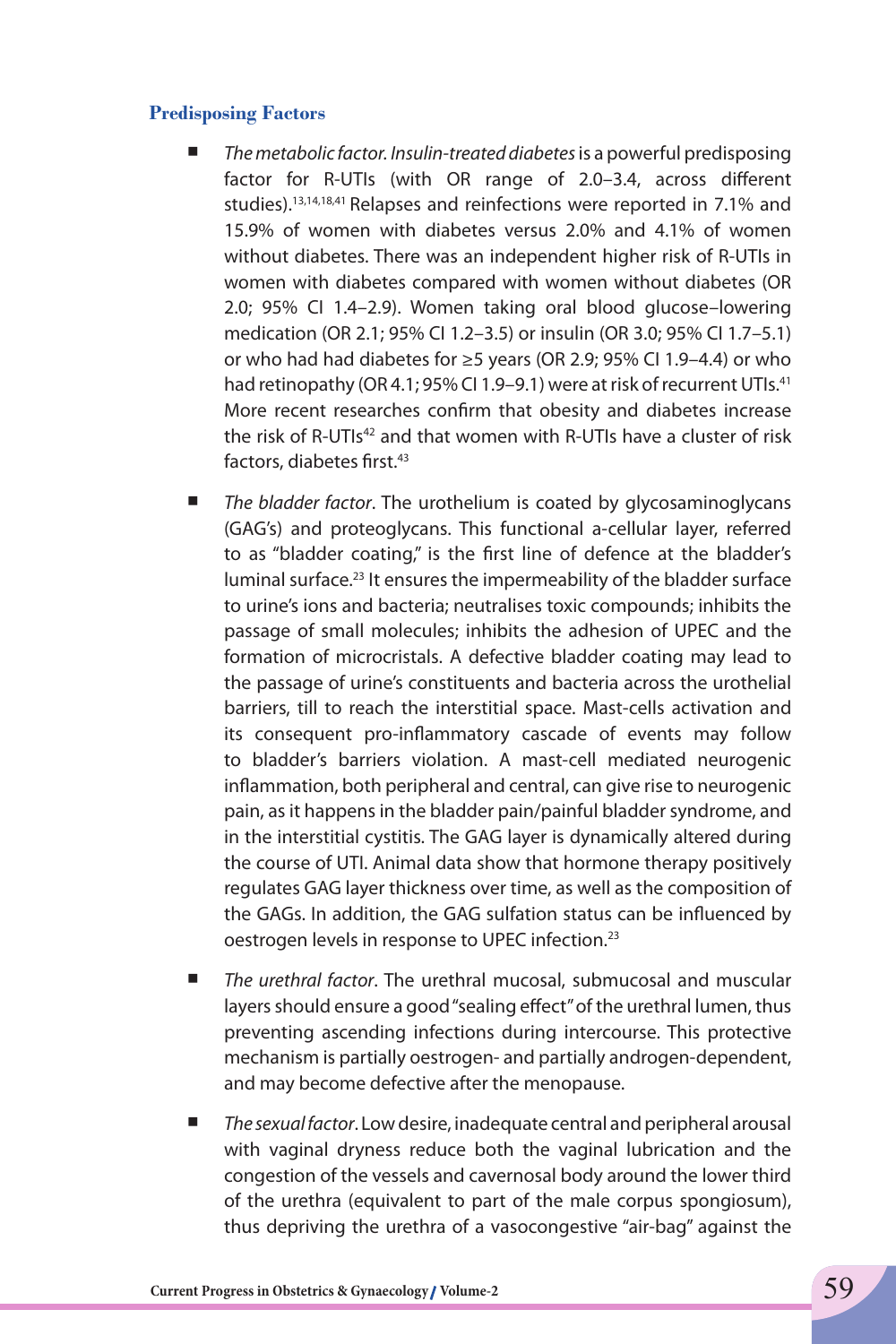potential trauma of the intercourse. The traumatic potential is higher if the entrance of the vagina is reduced by the contraction of the surrounding elevator ani muscle, contributing to introital dyspareunia and PVD. In a series of 60 women with R-UTIs, Salonia et al.<sup>8</sup> recently proved that secondary PVD was reported by 36 (60%) out of the 60 patients. Women with PVD had a higher prevalence of UTIs over the last 12 months  $(x^2, 4.54; p=0.03)$  and more frequently suffered from UPEC-related R-UTIs  $(x^2, 5.92; p=0.01)$  compared to those without PVD. Moreover, women with PVD showed significantly lower scores for the *Female Sexual Function Index* domains (all *p*≤0.01) as compared with PVD negative individuals. UPEC-related R-UTIs (OR, 3.1; *p*=0.01), a number of UTIs ≥6 (OR, 2.8; *p*=0.01) over the last 12 months and having being treated with ≥3 antibiotics throughout the same period (OR, 2.1; *p*=0.04) emerged as independent predictors of PVD.

Sexual factors can contribute in parallel to R-UTIs and PVD, as common denominators of the tissue's traumas activating a chronic process of local inflammation, with specific characteristics according to the organ (vagina or bladder) involved.

- *The pelvic floor factor*. Pelvic floor muscles may react to tissue inflammation becoming dysfunctional and tense. The hyperactive elevator ani contributes to the mechanical trauma of the urethra when intercourse is accepted without adequate lubrication and genital congestion, and/or when fear of intercourse is prominent. Recurrent cystitis and dyspareunia since adolescence are significantly associated with bladder pain syndrome and interstitial cystitis.<sup>5,6,48</sup> The risk of pelvic floor dysfunction, with dyspareunia and bladder symptoms, doubles (OR=2.4) after sexual abuse.49
- *The hormonal factor*. Loss of oestrogens (and partially of testosterone) deprives the urogenital structures of a key trophic factor essential for a normal sexual response. The evidence on the role of oestrogens after the menopause to prevent R-UTIs is still controversial.<sup>3,25,45-48</sup> However, animal models of a surgical menopause support the role of oestrogens in modulating bladder health. $223$  Ovariectomised mice had significantly higher bacteriuria, a more robust inflammatory response and increased production of the proinflammatory cytokine, IL-6, upon UPEC infection compared to sham-operated controls. UPEC-infected ovariectomised mice showed a significant increase in quiescent intracellular bacterial reservoirs (IBCs), which reside in the urothelium and can seed recurrent infections. This and other ovariectomy-induced outcomes of UTIs were reversible upon oestrogen supplementation.<sup>2</sup> Oestrogens maintain the *Lactobacilli*-dominated healthy vaginal ecosystem, and a low vaginal pH. Recent data suggest that in the fertile age female genital tract secretions are bactericidal for *E. coli ex vivo*. The bactericidal activity and concentration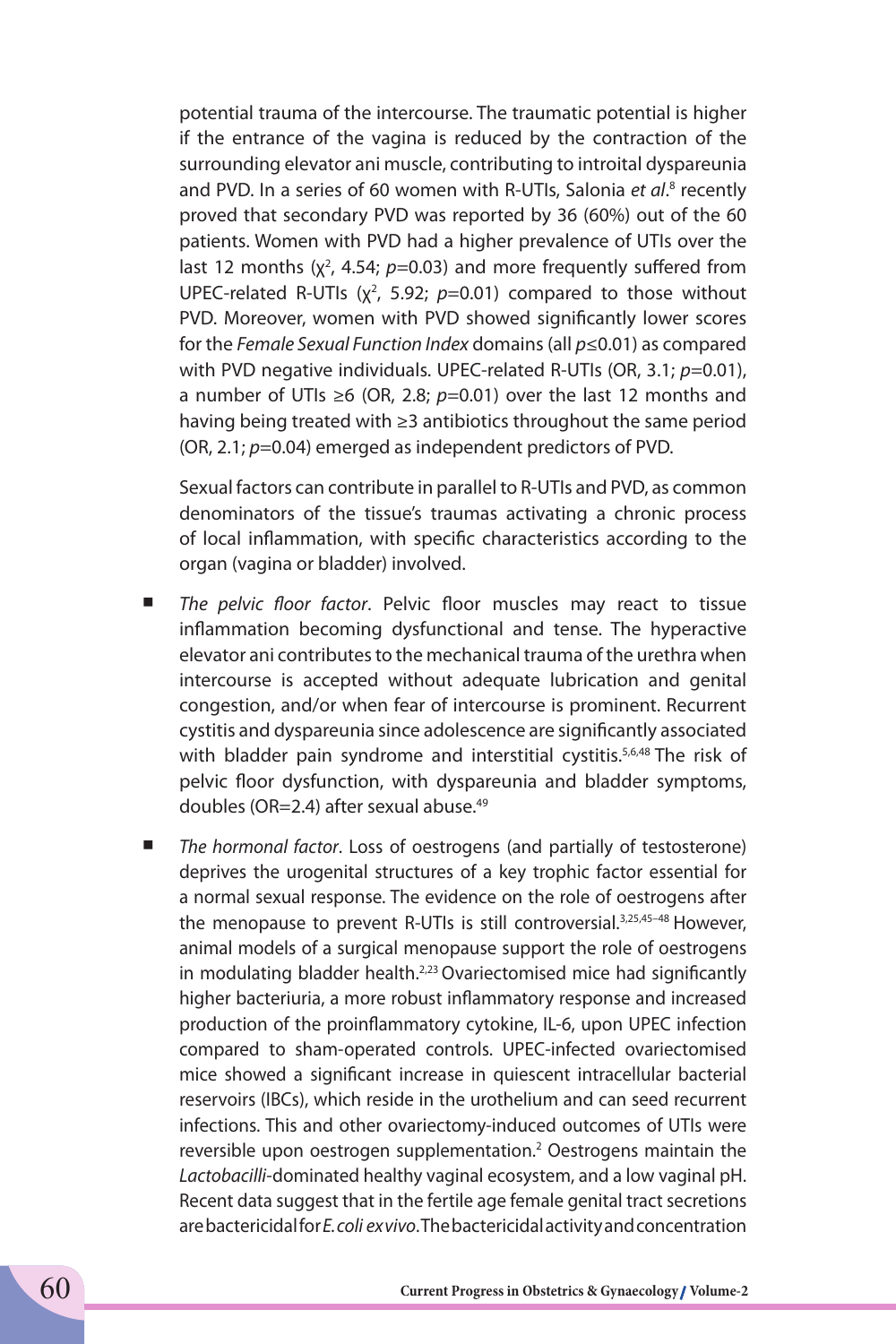of immune mediators in cervicovaginal lavage (CVL) reduced the number of *E. coli* colonies by 68%. CVL were active against laboratory and clinical isolates of *E. coli*, but were inactive against Lactobacillus species.<sup>50</sup> The role of vaginal ecosystem, oestrogen-dependent, further supports the preventing role of oestrogens in the strategy of R-UTIs prevention.

- *The vaginal pH and ecosystem*. Oestrogens are essential in maintaining the normal vaginal ecosystem, with the prominent *Lactobacilli*, which is mirrored by a vaginal pH of 4.0–4.5. A vaginal pH of 5 or more is associated with bacterial vaginosis, vaginitis and cystitis.
- *The intestinal factor*. An altered intestinal flora may lead to the overgrowth of enterobacteriaceae, the causative agents of the majority of R-UTIs, of which UPEC is the most frequently involved. The irritable bowel syndrome (IBS), with the associated hyperactive mast-cells in the intestinal mucosa and the increased passage ("translocation") of intestinal germs through the intestinal cells (barrier's violation), is a key predisposing factor to R-UTIs, frequently comorbid with IBS itself.15,29,51 Constipation, which tends to get worse with age and menopause, is another intestinal predisposing factor.

#### **Precipitating Factors**

- *The sexual factor*. On average 60% of R-UTI are post-coital. The risk of symptomatic UTI has a three- to four-fold increase on the second day after sexual intercourse. In multivariate analysis, frequency of sexual intercourse is the strongest risk factor for recurrence.**<sup>3</sup>** This vulnerability increases in women reporting introital dyspareunia, either lifelong**<sup>5</sup>** or acquired.<sup>7,8,52</sup> Figure 1 hypothesises their pathogenetic interactions. Intercourse has been shown to be the precipitating factor also in 40% of postmenopausal women.<sup>10</sup>
- *The environmental/cold factor (cystitis "a frigore")***.** A sudden change in the environmental temperature (because of bathing in cold water, or moving from hot areas to air-conditioned rooms) may precipitate R-UTIs, more so in subjects with a previous history of UTIs and/or bladder hypersensitivity.**<sup>53</sup>**

#### **Maintaining Factors**

- *The diagnostic omission* of the complex pathophysiology of R-UTIs is the most important predictor of further recurrences.
- *Inadequate treatment strategies* contribute to recurrences, when predisposing, precipitating and maintaining factors are not comprehensively addressed.
- *Poor adherence* to healthy lifestyle and treatment protocol may further contribute to R-UTIs**.**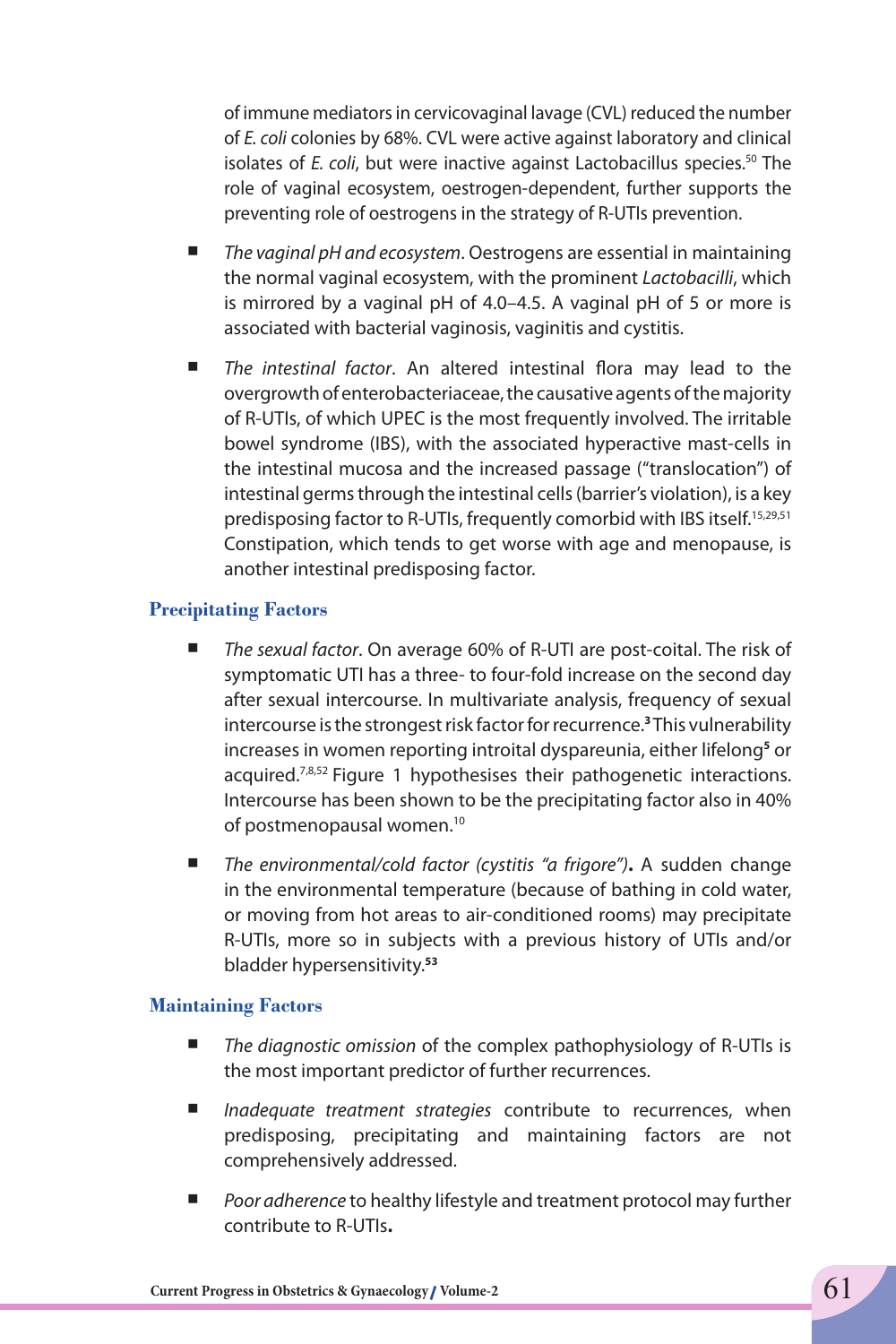|                                                 | Recurrent post-coital<br>cystitis                        |                                                                        |
|-------------------------------------------------|----------------------------------------------------------|------------------------------------------------------------------------|
|                                                 |                                                          | Vestibular changes                                                     |
| Inflammated bladder<br><b>Bladder changes</b>   | mucosa                                                   | Proliferated pain nerve fibres with                                    |
| with hyperactivated mast cells in               |                                                          | hyperalgesia and allodynia of the<br>vestibule                         |
| Intracellular bacterial<br>the bladder wall     |                                                          | Microabrasions of the introital                                        |
| communities in the bladder                      |                                                          | hyperactivation of mast cells<br>vestibular mucosa with                |
| urothelium                                      |                                                          | Vaginal dryness and sexual arousal                                     |
| Proliferated pain nerve fibres in               |                                                          | disorder secondary to pain and/or                                      |
| the bladder and urethr<br>with hyperalgesia and | allodynia<br>ıral wall,                                  | fear of pain                                                           |
| Pelvic floor                                    |                                                          | Pelvic floor                                                           |
| Lifelong or acquired hyperactive                |                                                          | • Lifelong tightened (hyperactive)<br>pelvic floor (primary vaginismus |
| pelvic floor                                    |                                                          | and lifelong dyspareunia)                                              |
|                                                 | Introital dyspareunia and                                |                                                                        |
|                                                 | vestibulodynia/vulvodynia                                |                                                                        |
| Figure 1. Recurrent post-                       | coital cystitis and introital dyspareunia: a close link. | Modified from Ref. 46.                                                 |
|                                                 |                                                          |                                                                        |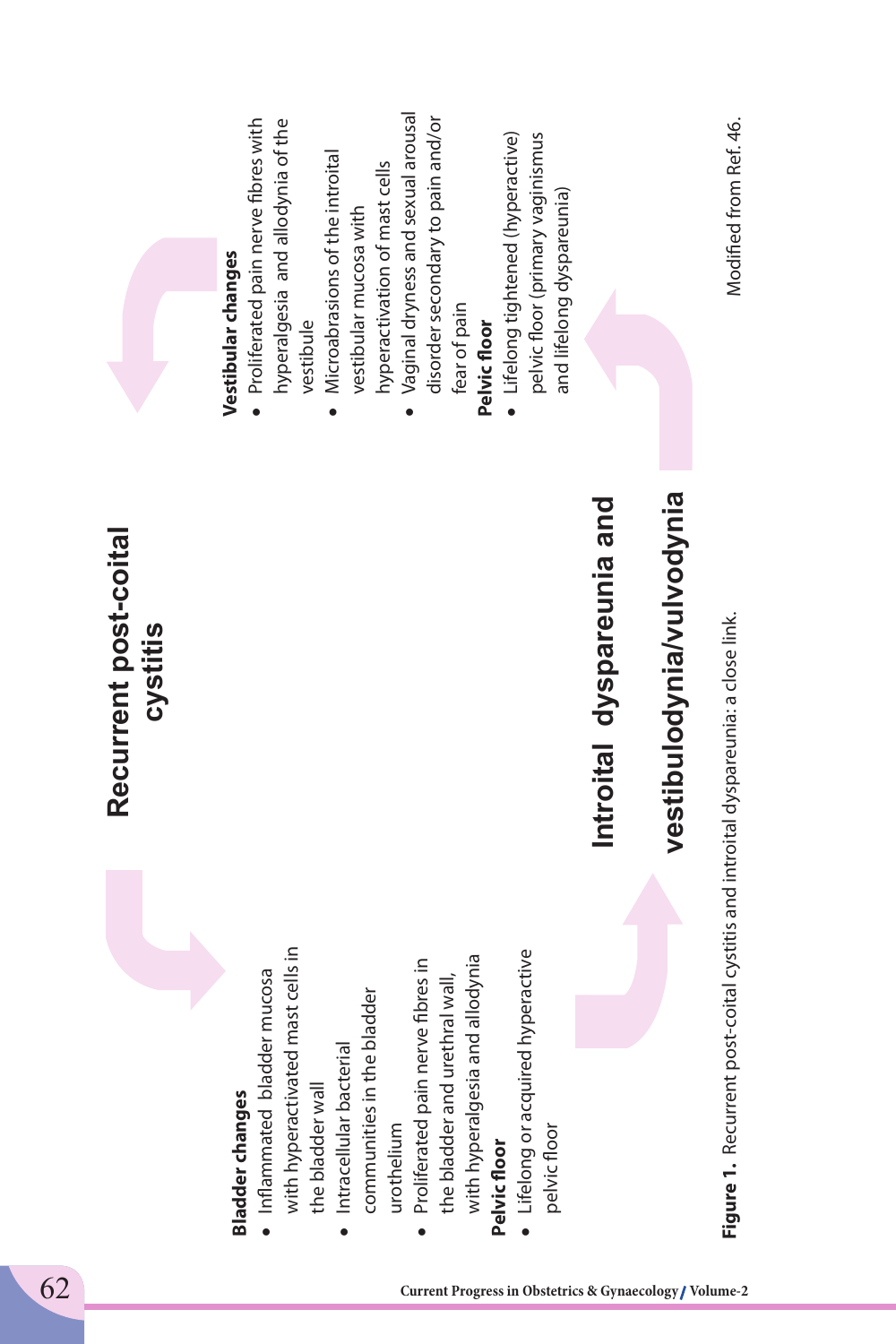## **The Identikit of the Aggressor Germs**

UPEC is responsible for 85% of R-UTIs,17,19,21,22,37,38 whereas 15% is due to *Proteus Mirabilis, Klebsiella, Enterobacter, Enterococcus fecalis, Pseudomonas aeruginosa, Staphylococcus saprophyticus, Staphylococcus aureus, Chlamydia trachomatis, Mycoplasms, Candida* spp.,39,40 *Mycobacterium tubercolosis.* Recurrent cystitis in the fertile age are predictors of post-menopausal R-UTI (OR=6.9). The wide and repeated use of antibiotics, often on an empirical basis, is leading to antibiotic-resistance.<sup>26</sup> Furthermore, UPEC is also able to adopt intracellular lifestyles and immune evasion strategies, and direct a complex, intracellular cascade that shelters bacteria from host defences, thus leading to persistent bacterial residence within the epithelium, *via* the development of biofilm-like BICs.17,19,21,22,37,38,54,55

## **Diagnosis of R-UTI: Why and When the Gynaecologist Can Help**

Urologists are very competent in addressing bladder and urethral factors. However their main weapons are repeated antibiotic courses. EBM supports this choice<sup>3,25,56</sup> but the high risk of recurrences, antibiotic resistances and the many comorbidities – PVD/vulvodynia, dyspareunia, IBS, constipation, diabetes – challenge this germs-centred approach.

A different comprehensive approach can be more effective when based on the following:

- *Careful listening of women's wording*, rich of critical information to design a personalised protocol to prevent recurrences.
- *Mandatory questions*. Urologists usually ask question no. 1–3, whilst the others (no. 4–9) may contribute to a more accurate reading of predisposing/precipitating factors and comorbidities:
- 1. Is cystitis appearing 24–72 hours after intercourse?
- 2. Which is the pattern of recurrence: after intercourse or not?
- 3. Does the woman suffer from IBS, that is, diarrhoea/constipation, or obstructive constipation?
- 4. Does intercourse hurt at the entrance of the vagina ("introital dyspareunia")?
- 5. Is there a history of (recurrent) vaginal Candida infections?
- 6. Does the patient suffer from vulvar burning pain (spontaneous or provoked)?
- 7. Is she in amenorrhea (hypothalamic, postpartum, menopausal)?
- 8. Is she taking oral contraceptives?
- 9. Is she diabetic? How is her glycaemic control?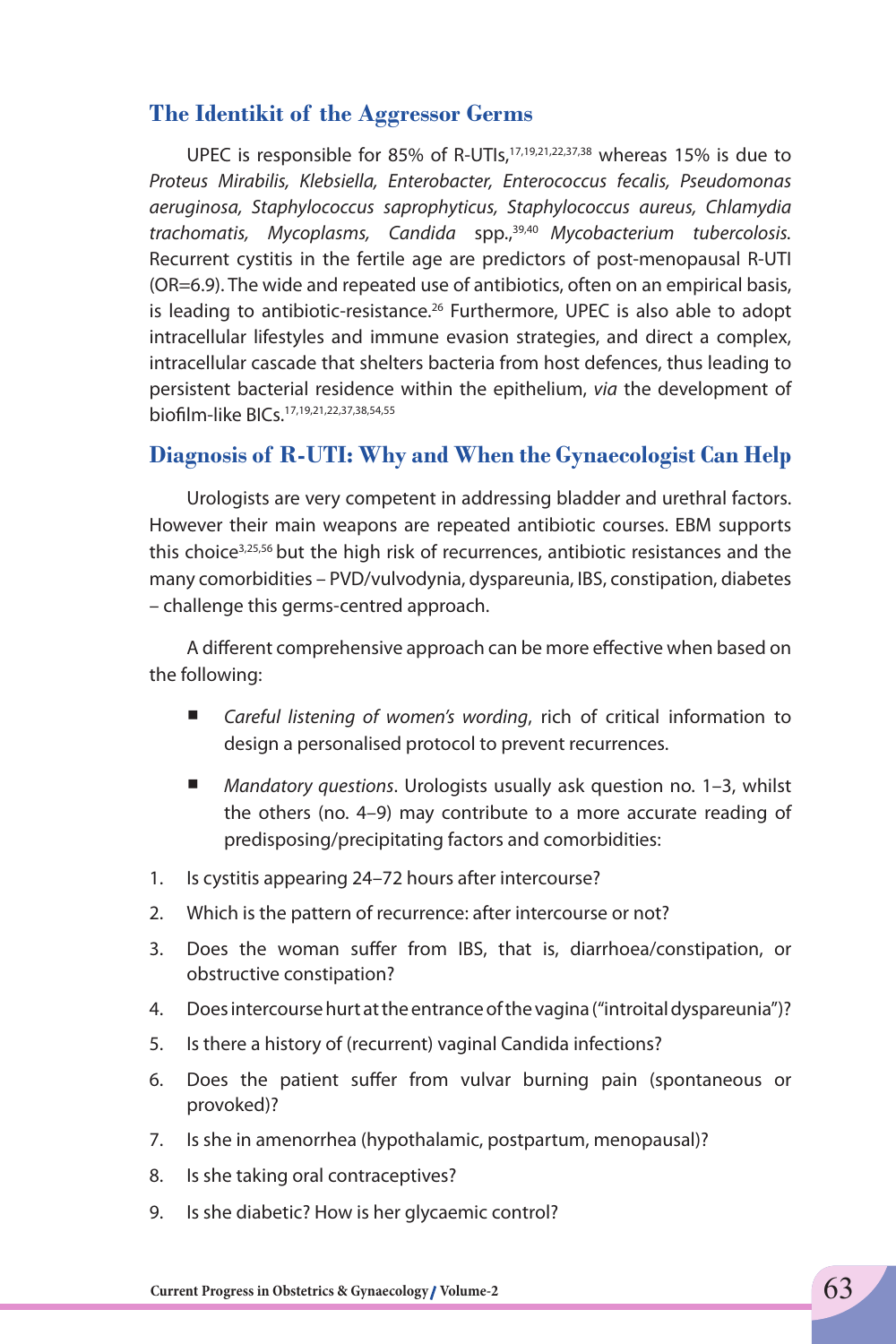- *Mandatory gynaecological examination:*
- *1. Examine the vulva and the perineum.* Is there any sign of retracted/ hyperactive pelvic floor (usually "yes" in nulliparous women reporting positive answer to question 1, 2, 4–6)? Is there any vestibular/vulvar erithema? Any discharge?
- *2. Perform the swab test* (at points 5 and 7, looking at the entrance of the vagina like a clockface). Is it suggestive of comorbidity with PVD/vulvodynia and dyspareunia (present in 60% of women with PCC)? The test is usually positive when she answers yes to two out of three questions no. 4–6.
- *3. Examine the pelvic floor*. Is it tense? Are there tender and/or trigger points at the insertion of the levator ani on the ischiatic spine? How's the perineal command (absent, correct, inverted, *i.e*. when the woman is requested to push and relax the levator ani/perineal floor and she automatically pulls and retract it even further)? A hyperactive pelvic floor is usually present in case of at least four positive answers to questions no 1–6.
- *4. Evaluate the vaginal pH*. A pH of 4 is physiological, but associated with recurrent Candida; pH of 5 or more is associated with bacterial vaginosis and increased vulnerability to invasion/infection from colonic germs, UPEC most. Usually the vaginal pH is elevated in case of positive responses to question no 7.
	- *Exams*
- 1. Urine analysis, cultural exam with antibiogram if acute cystitis is reported;
- 2. Vaginal swab for Candida, Cocchi, Ureaplasma, Mycoplasma; cervical swab for Chlamydia, when indicated;
- 3. Urethral swab for Ureaplasma or Chlamydia, when indicated;
- 4. Glycaemia, glycated Hb, glycosuria, if diabetic or with first relative affected;
- 5. More specific urological exams and tests should be required by the urologist, in close collaboration.

## **Multimodal Strategies to Prevent Recurrences of Post-coital Cystitis**

According to the available EBM (reviewed in Refs. 3, 25, 56), current therapies for R-UTIs include the following:

 Continuous antibiotic prophylaxis, lasting 6–12 months. It reduces the rate of recurrences, although there is no consensus about when to start the treatment, or about how long it should last. Trimethoprim, trimethoprim-sulfamethoxazole (co-trimoxazole), nitrofurantoin, cefaclor or quinolones all seem equally effective at reducing recurrence rates. Unfortunately, they trigger quick antibiotic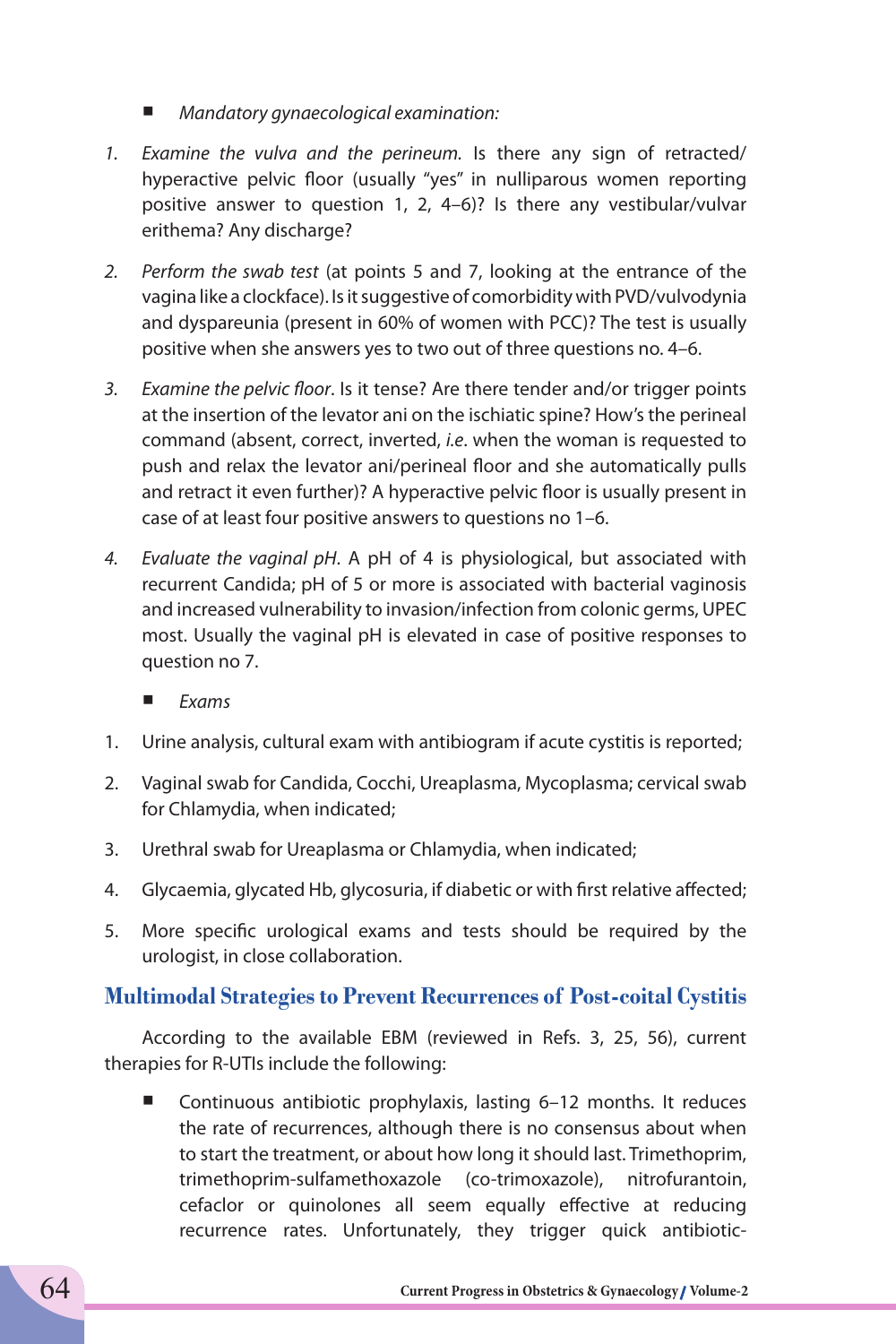resistance in uropathogens and aggressive Candida infections, contributing to vulvar vestibulitis<sup>7,56</sup> and the progressive comorbidity between urologic, gynaecological and sexual symptoms. Indeed, a recent Austrian survey among general physicians indicate that the higher rates of antibiotic resistance were present with the most recommended regimens: amoxicillin/clavulanic acid (8.9), nalidixic acid (9.6), trimethoprim/sulphamethoxazole (14.4), trimethoprim (15.8), sulphamethoxazole (21.2) and ampicillin (28.8).26

- Post-coital antibiotics (taken within 2 hours of intercourse) reduce the rate of clinical recurrence of cystitis as effectively as continuous treatment.
- Cranberry products (either juice or capsules) seem to significantly reduce the recurrence of symptomatic cystitis. The likely mechanism is a reduction in the ability of *E. Coli* to attack the urothelial cells.<sup>3</sup> The last Cochrane does not support the use of cranberry in preventing R-UTIs,<sup>56,57</sup> although it can be used as a complementary therapy.
- Passing urine after the intercourse. There is no evidence examining whether it is effective at preventing UTI.

Unfortunately, the above-mentioned approaches tend to attack/eliminate the germs *after* they reached the bladder. A different strategy is presented here aiming at reducing predisposing, precipitating and maintaining factors (Table 1, column of intervention strategy).

Key interventions, where the gynaecologist can really make a difference in the prevention of R-UTI/PCC, include the following:

- Topical oestrogens, to be considered when clinically indicated (nonpregnancy related amenorrhoea for more than 3 months, or when the vaginal pH is equal or above 5). Animal data<sup>2,23</sup> and pathophysiological studies<sup>50</sup> support a specific protective role.
- Reduce premenstrual flares of bladder vulnerability and pain, by using a continuous pill. This approach reduces/eliminates oestrogen's fluctuations, the associated increase in mast-cell's degranulation and the premenstrual worsening of symptoms associated with R-UTIs.
- Normalise the tonus of the pelvic floor, with electromyographic biofeedback (BFB) (specifically indicated in case of an inverted command of the pelvic floor), and/or hands-on physiotherapy.<sup>5-7,58,59</sup> This intervention should be mandatory in case of comorbidity with introital dyspareunia/PVD/vulvodynia. Normalising the pelvic floor reduces/eliminates the mechanical component of the bladder damage, which increases the vulnerability to bacterial attacks after intercourse.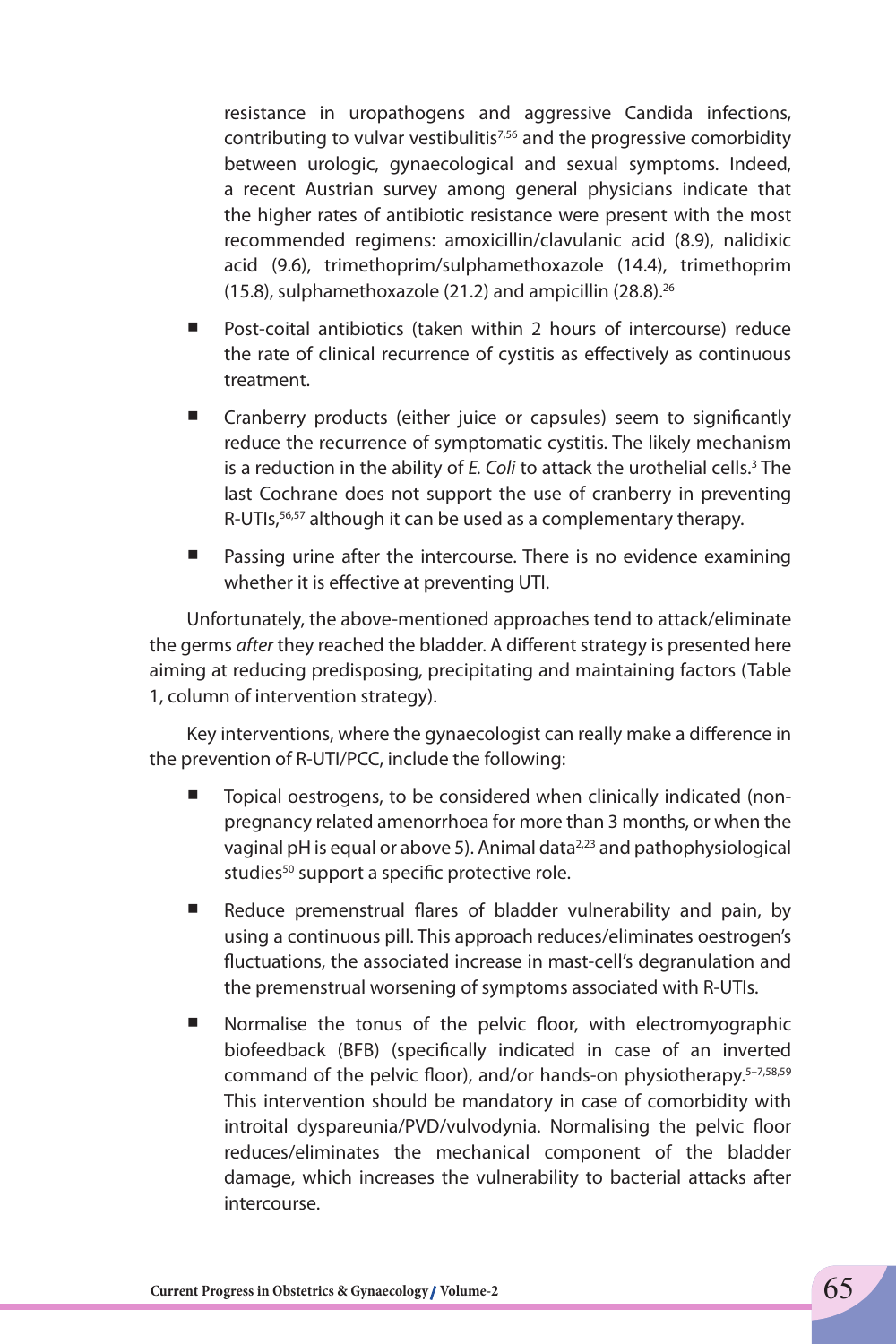- Cure comorbidity with vulvar vestibulitis/PVD, as pain maintains and worsens the defensive contraction of the pelvic floor.<sup>7,60</sup>
- Prevent and cure candida recurrences, cofactors in vulvar vestibulitis/ vulvodynia.7
- Normalise bowel habits and/or refer to a competent gastroenterologist to address IBS. Probiotics can contribute to improve the colonic ecosystem, devastated by recurrent/prolonged antibiotic courses.<sup>29,61</sup>
- Recommend optimal glycaemic control and a low glucose diet in women vulnerable to recurrent Candida.
- A close collaboration with the urologist, and the reciprocal learning, is the core of this more comprehensive intervention.

## **Conclusion**

R-UTIs, and specifically PCCs, are becoming a clinical challenge, increasingly relevant in terms of women's suffering, couple problems and social costs: quantifiable, in terms of out-patients visits, exams, antibiotics, loss of work-days and non-quantifiable, in terms of distress, suffering, sexual and relational problems.<sup>62,63</sup> Listening to women's wording, asking proper questions, carefully examining the vulva, the pelvic floor, the vagina, will increase the diagnostic accuracy, the appropriate reading of comorbidities and the design of a personalised treatment protocol. The gynaecologist may help women in preventing R-UTIs, by diagnosing and addressing the many factors he/she is familiar with by training that are not usually considered in the urological approach. A close collaboration between urologists and gynaecologist is helpful in reducing R-UTIs in women. Controlled studies using this collaborative approach are necessary to confirm its validity.

## **Key Points**

- "Cystitis" indicates the presence of infections and/or inflammation of the bladder and urethra, accompanied by urinary symptoms. It causes both pain when passing urine, urgency and, sometimes, haematuria; suprapubic pain not associated with passing urine.
- $\blacksquare$  In women, cystitis is the most frequent clinical presentation of UTIs; 50–60% of women have at least one episode of cystitis after puberty. First episodes frequently coincide with the beginning of sexual intercourse. Comorbidity with introital dyspareunia and PVD (former vulvar vestibulitis) is present in 50–60% of women.
- R-UTIs is defined as three or more episodes in 12 months or two or more episodes in 6 months. UPEC is the most frequent etiological bacteria. Cystitis after intercourse (PCC) accounts for 60% of recurrent cystitis. In the adulthood, recurrent cystitis is reported in 1 woman out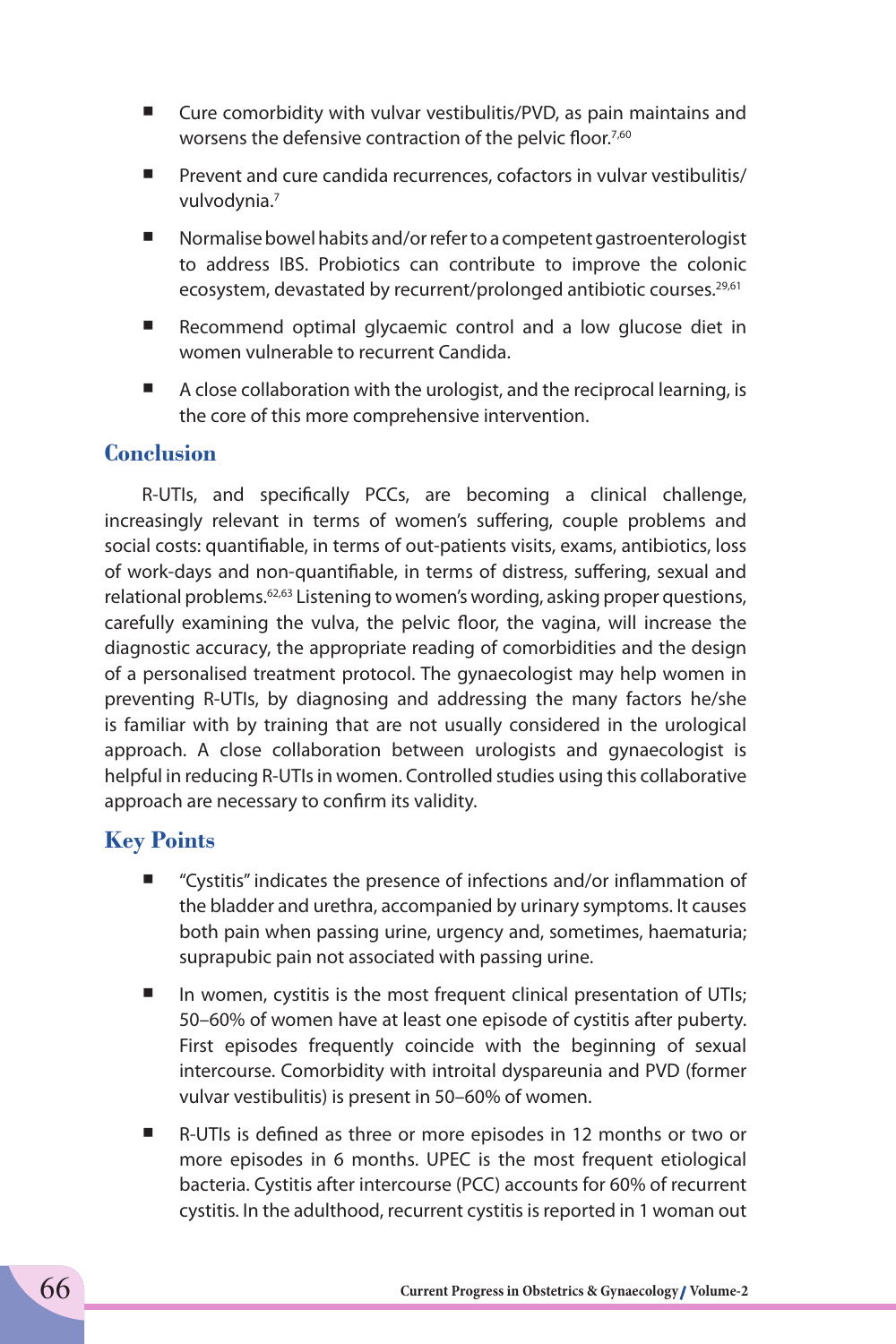of 3, and 1 man out of 20.

- Pathophysiology of R-UTIs is complex. Prevention of recurrences requires intercepting and curing:
	- 1. Predisposing factors hyperactive pelvic floor; sexual dysfunctions (inadequate genital arousal with vaginal dryness); loss of oestrogen with high vaginal pH; altered vaginal ecosystem; lesion of the "bladder coating" made of GAGs and proteoglycans; inadequate "sealing" effect of the urethra; IBS, obstructive constipation, altered intestinal ecosystem; diabetes with poor glycaemic control.
	- 2. Precipitating factors intercourse with poor/absent lubrication and/or a tighten pelvic floor, causing PCC; sudden environmental cold ("a frigore").
	- 3. Maintaining factors diagnostic omissions, inadequate treatment strategies, poor adherence to healthy lifestyle and treatment protocol.
- *Women's wording* is key. Then *questions* should inquire timing of the PCC, pattern of recurrence, comorbidity with pain at the beginning of penetration ("introital dyspareunia"), Candida infections, vestibular pain, IBS, obstructive constipation, diabetes.
- Physical examination should include careful examination of the vulva and vestibule, looking for erythema; swab test for tenderness and elicit pain/burning at 5 and 7 of the introitus; evaluation of the pelvic floor in static and dynamic conditions; recording of the vaginal pH.
- Exams include urine analysis and cultural exams; cervical, vaginal and urethral swabs, glycaemia and glycated Hb and other specific exams when indicated.
- *Therapy.* Cochrane reviews recommend continuous antibiotic prophylaxis up to 6–12 months, post-coital antibiotics; cranberry products as complementary – measures all focused on attacking germs to prevent/reduce infections at the price of complex antibiotic resistances and devastation of intestinal and vaginal ecosystem.
- This paper suggests the importance of *improving the host/woman resistances* to infection – normalise the hyperactive pelvic floor, with physiotherapy and/or electromyographic biofeed-back; cure comorbidity with sexual factors, contributing to UTIs, vaginal dryness, introital dyspareunia, PVD and Candida infections; normalise bowel habits; recommend optimal glycaemic control and proper diet; use vaginal oestrogens (when non contraindicated) when pH is above 5 and specifically after the menopause.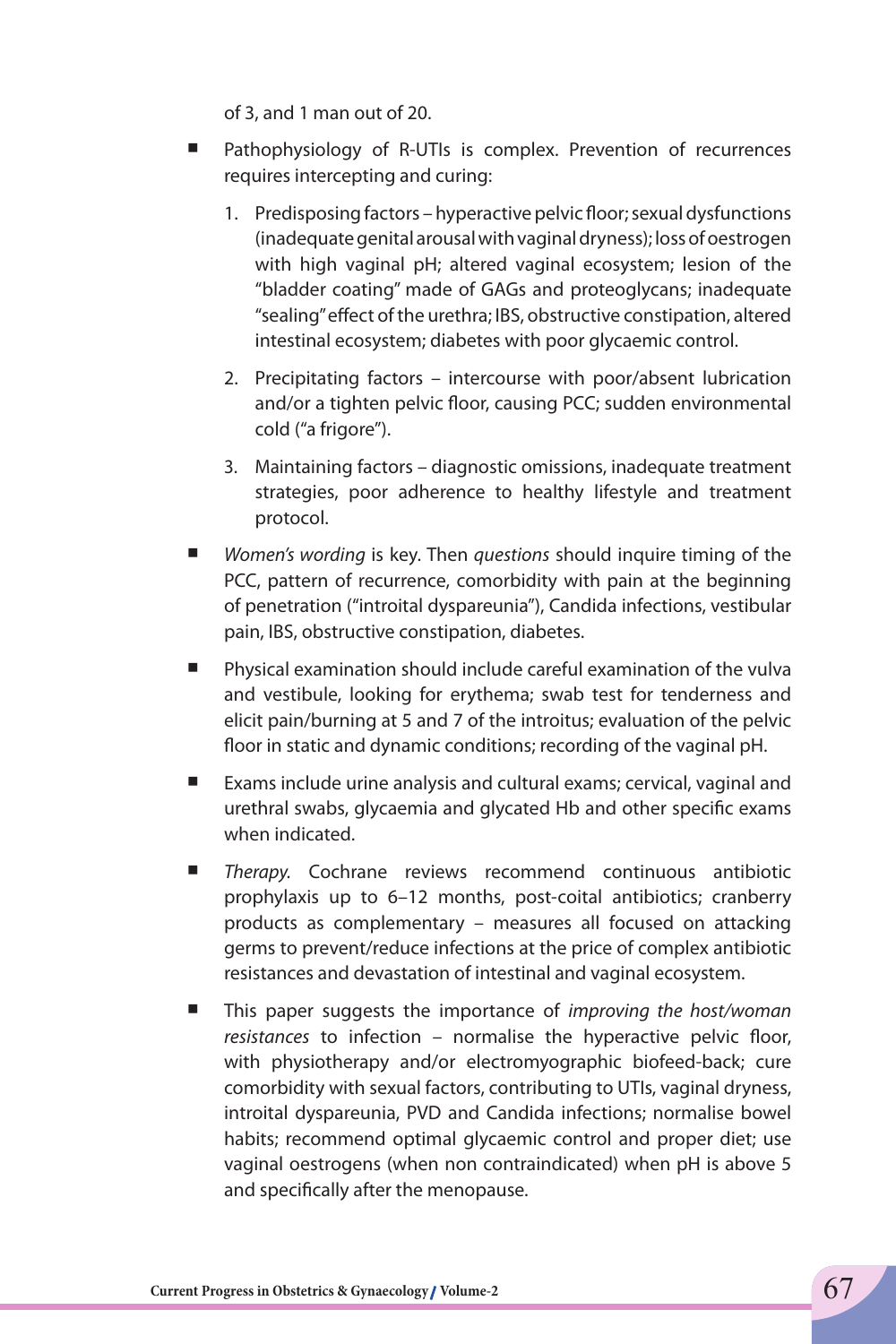#### **Box 3.** Where do germs causing cystitis come from?

From the colon:

- via the "endogenous" pathway, through the "barrier's violation." This wording indicates the passage of germs from the intestinal ecosystem, through the colonic wall, inside the blood and then to the bladder wall and/or the vagina. The colonic "barrier" competence against germs and food allergens is impaired by the chronic inflammations associated with IBS (with alternating diarrhoea and constipation). The results are recurrent cystitis and vaginitis from Enterobacteriacee, that is, colonic germs.
- via the "exogenous" pathway germs may get backward to the bladder through the urethra, if the external genitalia are contaminated with faeces, due to inappropriate hygiene or to the sexual habit of having anal play/intercourse and then the vaginal one, without proper washing.

## **References**

- 1. SOGC Clinical practice Guidelines. *JOGC*. 2010;250:1082–90.
- 2. Wang C, Symington JW, Ma E, *et al*. Estrogenic modulation of uropathogenic *Escherichia coli* infection pathogenesis in a murine menopause model. *Infect Immun*. 2013;81:733–9.
- 3. Sen R. Recurrent cystitis in non-pregnant women. *BMJ Clin Evid*. 2008;208:0801.
- 4. Kodner CM, Thomas Gupton EK. Recurrent urinary tract infections in women: diagnosis and management. *Am Fam Physician*. 2010;82:638–43.
- 5. Peters KM, Killinger KA, Carrico DJ, *et al*. Sexual function and sexual distress in women with interstitial cystitis: a case control study. *Urology.* 2007;70:543–7.
- 6. Graziottin A. Sexual pain disorders: dyspareunia and vaginismus. Porst H, Buvat J (eds.). ISSM (International Society of Sexual Medicine). Standard Committee Book. *Standard Practice in Sexual Medicine*. Oxford: Blackwell; 2006:342–50. Available at: www. alessandragraziottin.it
- 7. Graziottin A, Murina F. *Clinical Management of Vulvodynia*. Milano: Springer Verlag Italia; 2011.
- 8. Salonia A, Clementi MC, Graziottin A, *et al*. Secondary provoked vestibulodynia in sexually-active women with recurrent uncomplicated urinary tract infections. *J Sex Med.*  2013;10:2265-73.
- 9. Foxman B. Recurring urinary tract infection: incidence and risk factors. *Am J Public Health*. 1990;80:331–3.
- 10. Moore EE, Hawes SE, Scholes D, *et al*. Sexual intercourse and risk of symptomatic urinary tract infection in post-menopausal women. *J Gen Intern Med*. 2008;23:595–9.
- 11. Chung A, Arianayagam M, Rashid P. Bacterial cystitis in women. *Aust Fam Phys*. 2010;39:295–8.
- 12. Schilling JD, Mulvey MA, Hultgren SJ. Dynamic inter*actions between* host and pathogen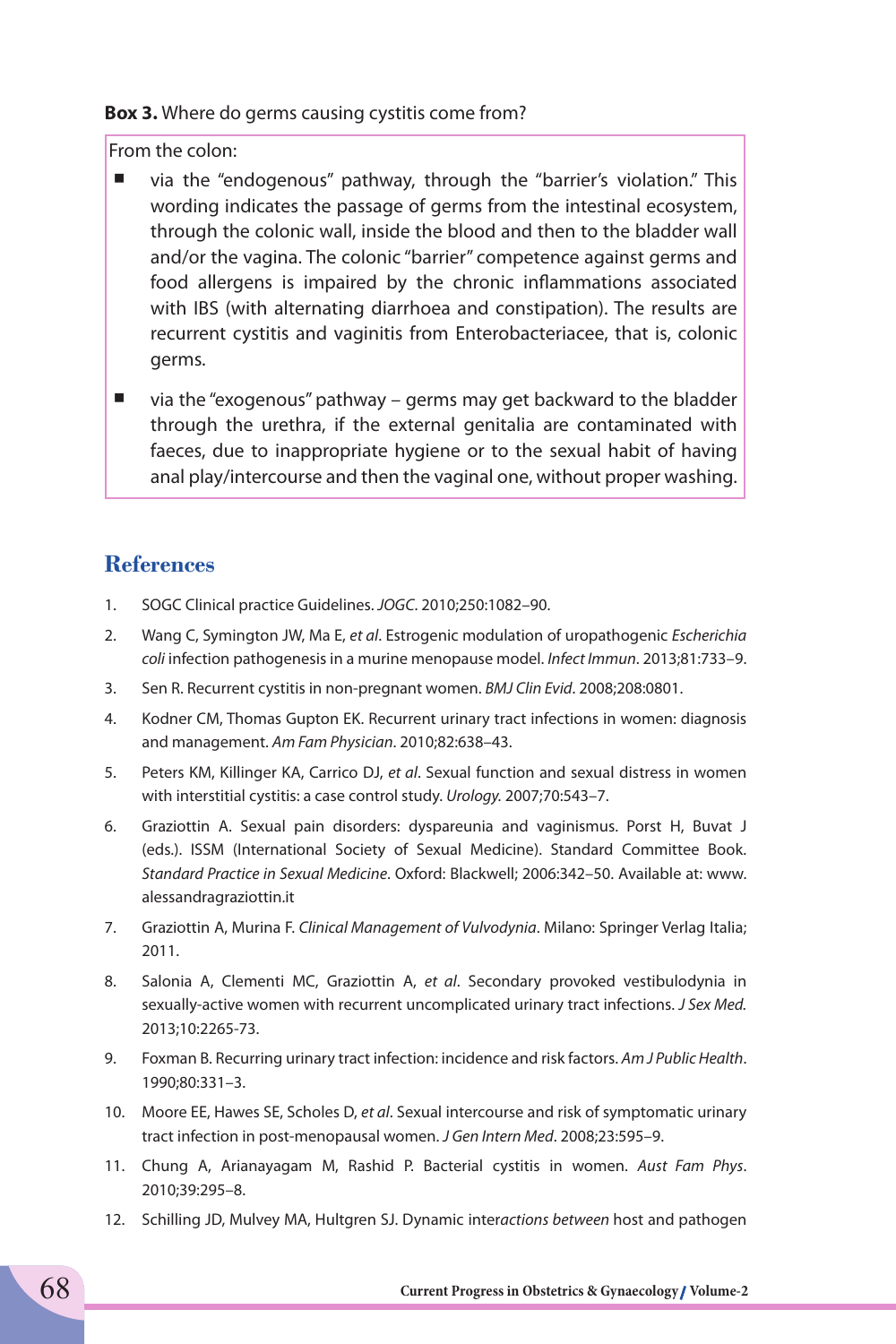during acute urinary tract infections. *Urology* 2001;57(6 Suppl.1):56–61.

- 13. Donders GG. Lower genital tract infections in diabetic women. *Curr Infect Dis Rep*. 2002;4:536–9.
- 14. Jackson SL, Boyko EJ, Scholes D, *et al*. Predictors of urinary tract infection after menopause: a prospective study. *Am J Med*. 2004;117:903–11.
- 15. Donskey CJ. The role of the intestinal tract as a reservoir and source for transmission of nosocomial pathogens. *Clin Infect Dis*. 2004;39:219–26.
- 16. Kennedy CM, Nygaard IE, Bradley CS, *et al*. Bladder and bowel symptoms among women with vulvar disease: are they universal? *J Reprod Med*. 2007;52(12):1073–8.
- 17. Berry RE, Klumpp DJ, Schaeffer AJ. Urothelial Cultures support intracellular bacterial community formation by uropathogenic "*E. Coli*." *Infect Immun.* 2009;77:2762–72.
- 18. Czaja CA, Rutledge BN, Cleary PA, *et al*. Urinary tract infections in women with type 1 diabetes mellitus: survey of female participants in the epidemiology of diabetes interventions and complications study cohort. *J Urol*. 2009;181:1129–34.
- 19. Goller CC, Seed PC. Revisiting the *Escherichia Coli* polysaccharide capsule as a virulence factor during urinary tract infection: contribution to intracellular biofilm development. *Virulence.* 2010;1:333–7.
- 20. Rudick CN, Billips BK, Pavlov VI, *et al*. Host-pathogen interactions mediating pain of urinary tract infection. *J Infect Dis*. 2010;201:1240–9.
- 21. Hunstad DA, Justice SS. Intracellular lifestyles and Immune evasion strategies or uropathogenic *E. Coli*. *Annu Rev Microbiol*. 2010;13:203–21.
- 22. Hannan TJ, Mysorekar IU, Hung CS, *et al*. Early severe inflammatory responses to uropathogenic *E. Coli* predispose to chronic and recurrent urinary tract infection. *PLOs Pathog*. 2010;6:e1001042.
- 23. Anand M, Wang C, French J, *et al*. Estrogen affects the glycosaminoglycan layer of the murine bladder. *Female Pelvic Med Reconstr Surg*. 2012;18:148–52.
- 24. Hannan TJ, Totsika M, Mansfield KJ, *et al*. Host-pathogen checkpoints and population bottlenecks in persisten*t and intracellular* uropathogenic *Escherichia coli* bladder infection. *FEMS Microbiol Rev*. 2012;36:616–48.
- 25. Perrotta C, Aznar M, Mejia R, *et al*. Oestrogens for preventing recurrent urinary tract infection in postmenopausal women. *Cochrane Database Syst Rev*. 2008;16:CD005131.
- 26. Kamenski G, Wagner G, Zehetmayer S, *et al*. Antibacterial resistances in uncomplicated urinary tract infections in women: ECO•SENS II data from primary health care in Austria. *BMC Infect Dis*. 2012;12:222.
- 27. Salonia A, Zanni G, Nappi RE, *et al*. Sexual dysfunction is common in women with lower urinary tract symptoms and urinary incontinence: results of a cross-sectional study. *Eur Urol*. 2004;45:642–8.
- 28. Graziottin A. Mast cells and their role in sexual pain disorders. In: *Female Sexual Pain Disorders: Evaluation and Management*. Goldstein A, Pukall C, Goldstein I (eds.). Oxford: Blackwell Publishing; 2009:176–9.
- 29. Stanghellini V, Barbara G, Cremon C, *et al.* Gut microbiota and related diseases: clinical features. *Intern Emerg Med*. 2010;5(Supp 1):S57–63.
- 30. Moleski SM, Choudhary C. Special considerations for women with IBD. *Gastroenterol Clin*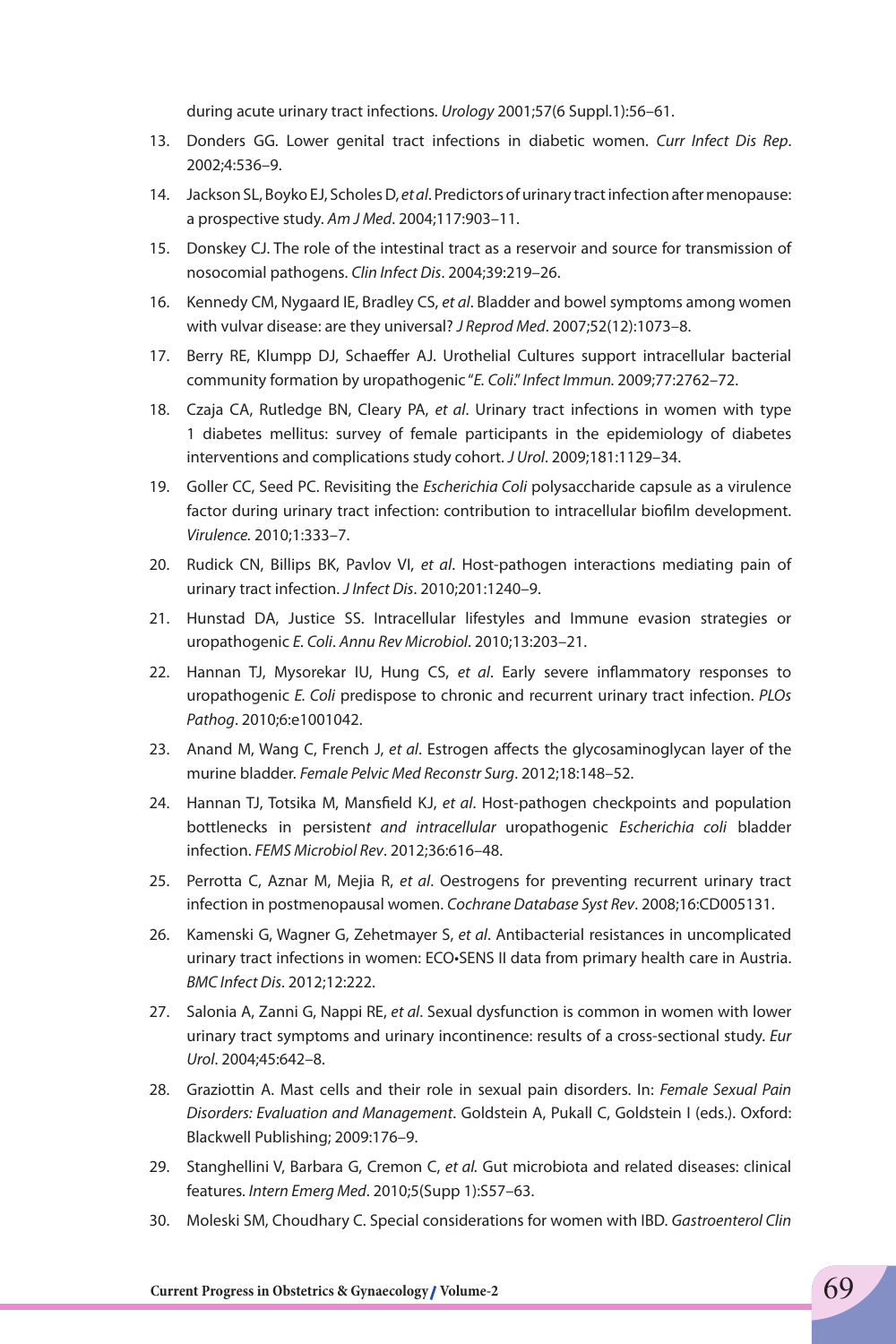*North Am*. 2011;40:387–98.

- 31. Foxman B, Buxton M. Alternative approaches to conventional treatment of acute uncomplicated urinary tract infection in women. *Curr Infect Dis Rep*. 2013;15:124–9.
- 32. Donaldson RL, Meana M. Early dyspareunia experience in young women: confusion, consequences, and help-seeking barriers. *J Sex Med*. 2011;8:814–23.
- 33. Coyne KS, Sexton CC, Thompson C, *et al*. The impact of OAB on sexual health in men and women: results from EpiLUTS. *J Sex Med*. 2011;8:1603–15.
- 34. Sacco E, D'Addessi A, Racioppi M, *et al*. Bladder pain syndrome associated with highest impact on sexual function among women with lower urinary tract symptoms. *Int J Gynaecol Obstet*. 2012;117:168–72.
- 35. Graziottin A, Rovei V. Sexual pain disorders. In: *Sexual Health*. Owens AF, Tepper M (eds.). Westport, CT: Praeger; 2007:287–313.
- 36. Graziottin A. Mast cell, chronic inflammation, pain and depression. Proceedings of the 15th World Congress of Human Reproduction, Venice March 14–17, 2013, Roma, *CIC Edizioni Internazionali* (in press).
- 37. Mulvey MA, Schilling JD, Hultgren S. Establishment of a persistent *E. Coli* reservoir during the acute phase of a bladder infection. *Infect Immun.* 2001;69:4572–9.
- 38. Rosen DA, Hooton TM, Stamm WE, *et al*. Detection of intracellular bacterial communities in human urinary tract infection. *PHLoS Med*. 2007;4:e329.
- 39. Fisher JF, Kavanagh K, Sobel JD, *et al*. Candida urinary tract Infections: pathogenesis. *Clin Infect Dis.* 2011;6:S437–51.
- 40. Sobel JD, Fisher JF, Kauffman CA, *et al*. Candida urinary tract infections- epidemiology. *Clin Infect Dis.* 2011;6:S433–6.
- 41. Gorter KJ, Hak E, Zuithoff NP, *et al*. Risk of recurrent acute lower urinary tract infections and prescription pattern of antibiotics in women with and without diabetes in primary care. *Fam Pract*. 2010;27:379–85.
- 42. Saliba W, Barnett-Griness O, Rennert G. The association between obesity and urinary tract infection. *Eur J Intern Med*. 2013;24:27–31.
- 43. Yoon BI, Kim SW, Ha US, *et al*. Risk factors for recurrent cystitis following acute cystitis in female patients. *J Infect Chemother*. 2013 Feb 5.
- 44. Graziottin A. Psychogenic causes of chronic pelvic pain, and its impact on psychological status. In: *Chronic Pelvic Pain*. Vercellini P (ed.). Oxford: Wiley-Blackwell; 2011:29–30.
- 45. Simunic VI, Banovic S, Ciglar L, *et al*. Local estrogen treatment in patients with urogenital symptoms. *Int J Gynaecol Obstet*. 2003;82:187–97.
- 46. Graziottin A. Sexuality and the menopause. In: *The Management of the Menopause, Annual Review 1998*. Studd J (ed.). London: RCOG Press-Parthenon Publishing Group; 1998:49–58.
- 47. Graziottin A. Hormonal therapy after menopause. In: *ISSM (International Society of Sexual Medicine) Standard Committee Book, Standard Practice in Sexual Medicine*. Porst H, Buvat J (eds.). Oxford: Blackwell; 2006:362–73.
- 48. Graziottin A. Menopause and sexuality: key issues in premature menopause and beyond. Women's health and disease. *Ann NY Acad Sci.* 2010;1205:254–61.
- 49. Postma R, Bicanic I, van der Vaart H, *et al*. Pelvic floor muscle problems mediate sexual